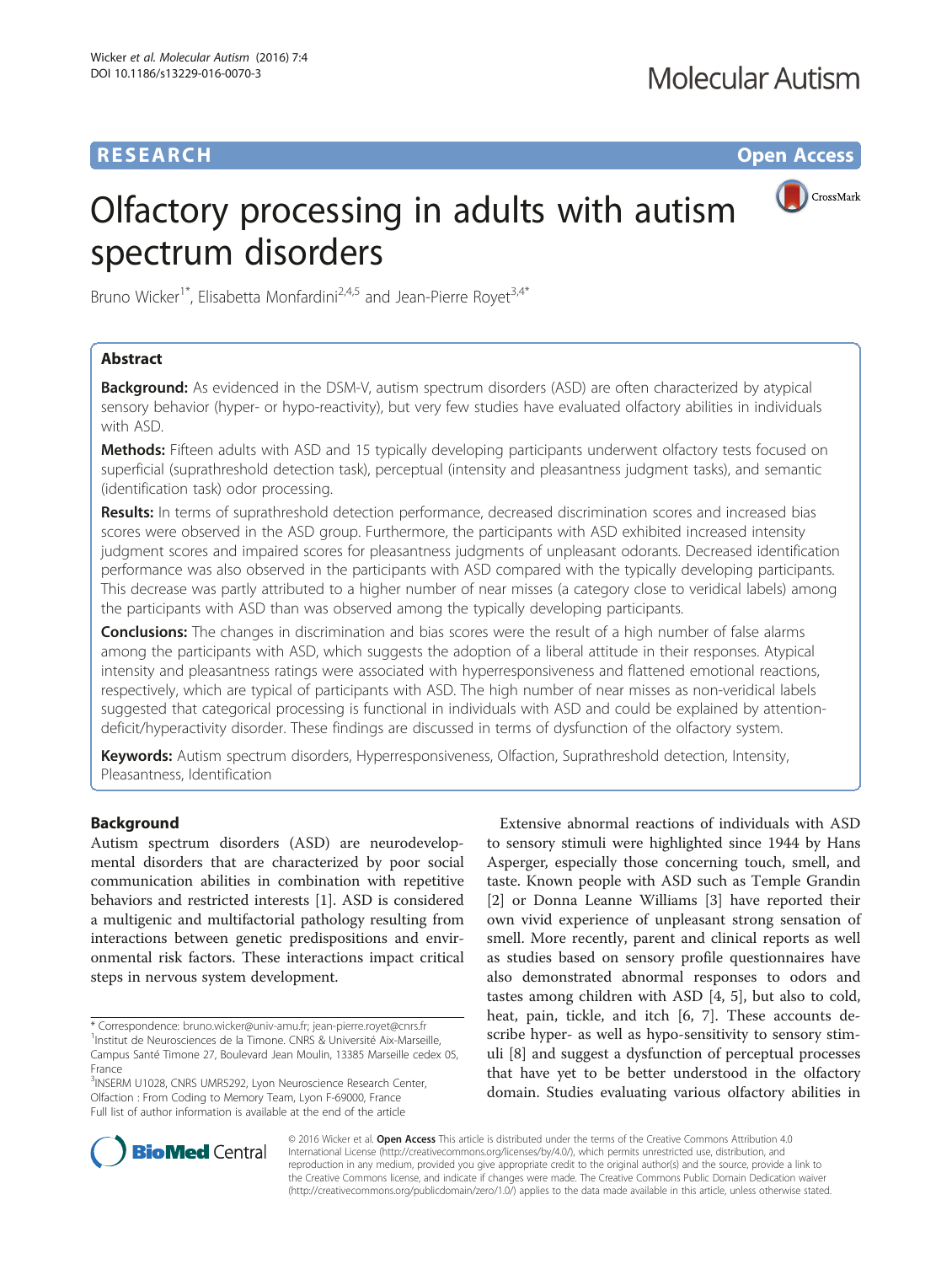ASD have been limited and have mainly explored abilities of odor detection (at the threshold level) and identification. On the one hand, studies on odor sensitivity have yielded inconsistent results, with individuals with ASD exhibiting impaired [[9](#page-9-0)], intact [[10](#page-9-0)–[12](#page-9-0)], or increased olfactory sensitivity [[13\]](#page-9-0). These inconsistent findings are likely due to methodological differences. In the study led by Dudova et al. [[9\]](#page-9-0), participants were younger than in other studies, had undergone more nasal operations (adenoidectomy) and were taking more medications (e.g., antipsychotics) than controls. However, adenoidectomy has been reported to improve olfactory sensitivity [[14\]](#page-9-0), and a pharmacological treatment with antipsychotics could be a potential confounder [\[15\]](#page-9-0), a point also underlined by Dudova et al. [\[9](#page-9-0)]. Thus, an impaired sensitivity in individuals with ASD remains open to question. On the other hand, impaired odor identification performances have consistently been reported [[10, 11](#page-9-0), [13, 16](#page-9-0)], although a few differences in results were noted. For example, comparisons of the performance of autistic individuals with that of individuals with Asperger syndrome have revealed that olfactory identification is impaired in autism but not in Asperger syndrome [\[10, 17\]](#page-9-0). Galle et al. [[10\]](#page-9-0) emphasized that autistic patients display speech delays and a reduced ability to use verbal labels. By contrast, Suzuki et al. [[11](#page-9-0)] reported that participants with Asperger syndrome also demonstrated impaired olfactory identification. Moreover, odor identification performances have been correlated with self-ratings of empathy [\[18\]](#page-9-0), one of the most clearly impaired cognitive functions in individuals with ASD [[19, 20](#page-9-0)].

Because all studies but one report normal or increased olfactory sensitivity in individuals with ASD, it can be suggested that impaired odor identification performance primarily results from a dysfunction of perceptual representations. Perceptual processes include all sensory processes that follow detection of an event and precede but also contribute to semantic processing of information. In olfaction, these processes are commonly investigated using mainly discrimination and recognition memory tests [\[21](#page-9-0)]. For discrimination, no between-group differences in performance [[10](#page-9-0)] or statistical trends [[15](#page-9-0)] have been observed. For recognition memory, to our knowledge, only one study has been performed revealing reduced recognition performances [[22\]](#page-9-0). Thus, very few studies have investigated functionality of perceptual processes in ASD.

In cognitive psychology, it is reported that the incoming sensory stimuli are analyzed at different levels, ranging from superficial (low), sensory analyses (perceptual) to deep (high, that is semantic and cognitive) analyses involving meaning, access to stimulus name, and a variety of associated information [[23](#page-9-0)]. From these concepts, we previously hypothesized that the ratings of intensity,

pleasantness, familiarity, and edibility are different olfactory judgments that require activation from perceptual to semantic representations [[24, 25\]](#page-9-0). This assumption was supported by functional neuroimaging data demonstrating the involvement of distinct neural networks (in terms of both structure and hemispheric specialization) in these olfactory judgment tasks [\[24](#page-9-0), [26](#page-9-0)–[28](#page-9-0)]. Emotion and pleasantness judgment are primary facets of olfaction [[29\]](#page-9-0), and the pleasantness judgment is commonly used to rate subjective emotional experience [[30](#page-9-0)–[32](#page-9-0)]. These olfactory tests have also been used in neuropsychological and neuroimaging studies to explore specific deficits in olfactory function in Alzheimer's and Parkinson's disease and in patients with schizophrenia or temporal lobe epilepsy [\[33](#page-9-0)–[37\]](#page-9-0).

In the present study, we used a modified version of our set of olfactory tests. Because abnormally intense and/or unpleasant reactions were reported in literature [[4, 6\]](#page-9-0) and because emotional deficits are a core symptom of ASD [[38](#page-9-0)], we focused our tests on odor intensity and pleasantness judgments. Only two recent studies have assessed intensity and/or pleasantness judgments in patients with ASD. Galle et al. [[10](#page-9-0)] did not observe any difference between participants with ASD and control participants, and Hrdlicka et al. [[39](#page-9-0)] observed a difference only for two of 16 odors. We also investigated low-level olfactory function by measuring performances of odor/no odor detection, but by presenting odors at a suprathreshold concentration. Olfactory sensitivity was not assessed, but we could identify errors or bias of participants in relation to their expectation, motivation, and strategy by analyzing data in the framework of signal detection theory [\[40](#page-9-0)]. Specifically, bias measurement allows to assess the decision rule adopted by the participants when they are uncertain as to whether an odor is present. Correlatively, errors influence discrimination performances, and it can be hypothesized that people with ASD and controls will show different be-haviors, possibly due to attentional deficits [[41](#page-9-0)]. Finally, we used an identification task, but further attempted to distinguish performance as a function of the quality of labels selected by participants [[42](#page-9-0)]. We hypothesized that individuals with ASD would make modified intensity and pleasantness judgments, perceiving odors more intense and/or more unpleasant than control participants. They would display a greater number of errors compared to control participants in the suprathreshold detection task because they would adopt a more liberal decision criterion than the control participants, and would have reduced identification performances.

#### Methods

#### Participants

The ASD group included 15 adults with high-functioning autism or Asperger syndrome [11 men and 4 women,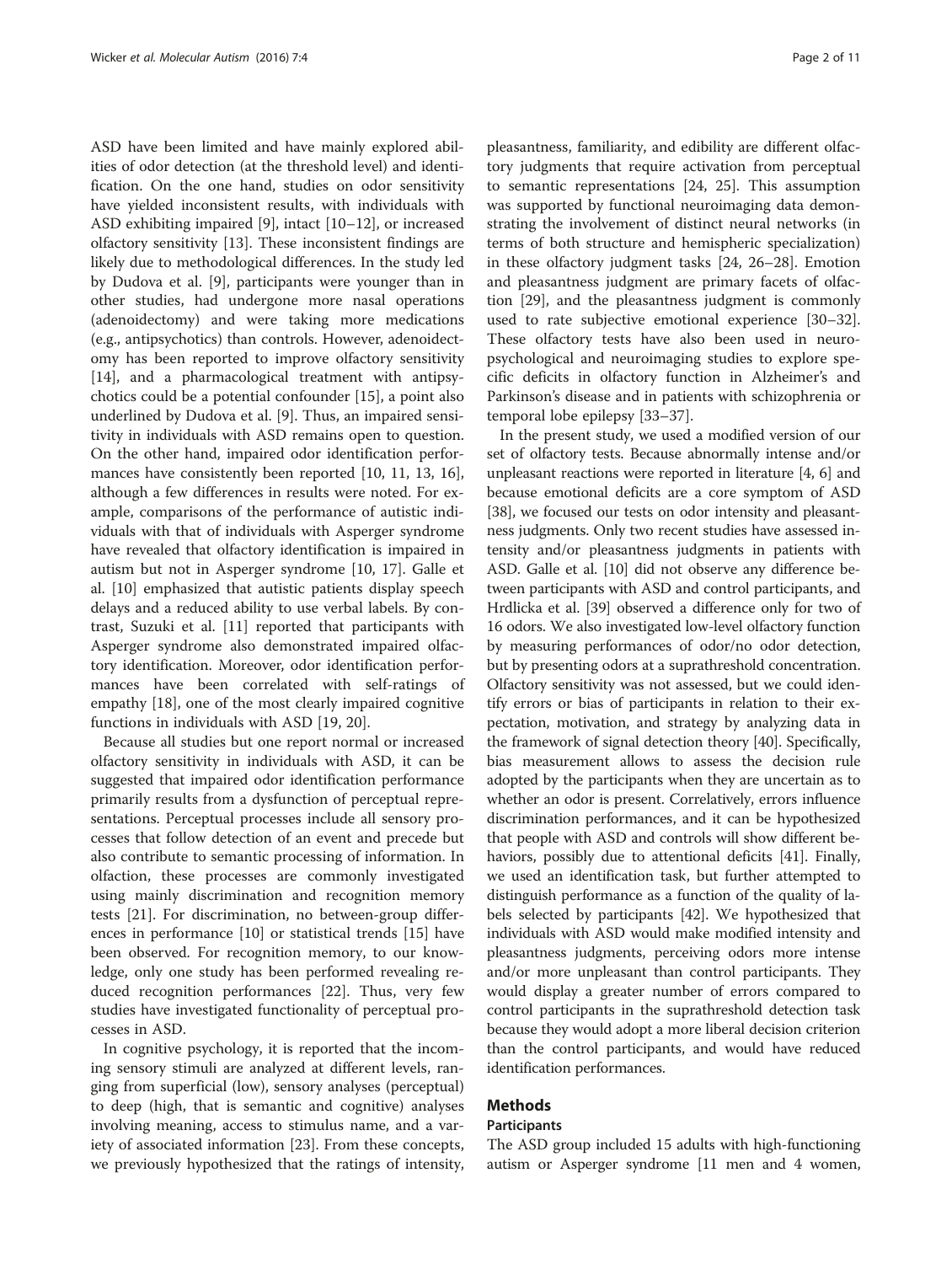mean age = 26.3, standard deviation  $(SD) = 6.0$ . They were recruited from all over France through a call for volunteers sent to Centers for Autism Resource (CRA), association of parents, and various psychiatrists or psychologists experts in the field of ASD. The participants were provisionally included in the study if they had received a diagnosis of autism or Asperger syndrome from a psychiatrist or a licensed clinical psychologist. Actual participation required that this diagnosis be recently confirmed, with each participant meeting the criteria for ASD within the past 3 years, according to the revised fourth edition of the Diagnostic and Statistical Manual of Mental Disorders [[1\]](#page-9-0). Intelligence quotient (IQ) scores were measured using the third edition of the Wechsler Adult Intelligence Scale and mean IQ score was within the normal range (mean = 99.1,  $SD = 16.9$ , range = 77-129). All participants in the ASD group were free of medication and did not suffer from any mental or neurological disorder other than ASD. All but three participants with ASD also participated in a previously published neuroimaging study [\[43](#page-9-0)]. Participants in the ASD group were matched by age and gender to a group of 15 typically developing individuals (mean age  $= 27.8$ , SD  $= 9.5$ ; 11 men and 4 women). None of the comparison participants had any neurological or psychiatric disorders. Additional exclusion criteria for participants in both groups included possible brain damage, major medical problems, current substance abuse, and known anosmia or rhinal disorders (e.g., colds, active allergies, asthma). Written consent was obtained from all participants after the procedure was fully explained. The study was approved by the Comité de Protection des Personnes Sud-Méditerrannée I and was conducted in accordance with the Declaration of Helsinki.

#### Stimuli

Odorous products were contained in 15-ml yellow glass jars with polyethylene screw lids (Fisher, Elancourt, France). The jars were opaque to mask any visual cues of the odor identity. The odorants were diluted in mineral oil (Sigma-Aldrich, Saint-Quentin-Fallavier, France), and 5 ml of odorous solution (1 %) was prepared and absorbed by the compressed filaments of polypropylene. Because tetrahydrothiophene, acetic acid, and ether released a strong odor, they were diluted 1000 times. The odorants were stored in a refrigerator when not in use and allowed to reach room temperature prior to initiating the experiment. The odorants were supplied by the French companies Givaudan, International Flavor and Fragrance, Perlarom, Lenoir and Davennne, and by a chemical product manufacturer (Sigma-Aldrich, Saint-Quentin-Fallavier, France). For non-odorous stimuli, identical 15-ml yellow glass jars containing compressed filaments of polypropylene and mineral oil only were used.

#### Experimental room

The experiment was conducted in a quiet room of 18 m<sup>2</sup> (4  $\times$  4.5 m). In order to eliminate any undesirable odor, the experimental room was systematically ventilated between the different tests performed for each participant, or between participants. From one to three participants were tested per day. During the procurement phase, the temperature was kept between 20 and  $22 °C$ .

#### Procedure

The entire experiment comprised four successive tests: suprathreshold detection, intensity judgment, pleasantness judgment, and identification. Instructions concerning the task were given to each participant immediately before each test. The order of the tests was identical for all participants. In each test, the experimenter presented a jar containing an odorant under the participant's nose in 30-s intervals, with each odorant presented for approximately 5 s. The entire experiment lasted approximately 30 min. Procedural details are given in our previous papers based on the use of the same olfactory tasks [\[33](#page-9-0)–[35, 37,](#page-9-0) [44](#page-10-0)].

#### Suprathreshold detection test

This test included 24 trials in which the participants were required to decide whether the stimuli were odorant or non-odorant (NO). They responded orally "yes" or "no," and their answers were recorded by the experimenter. The stimuli were presented in a fixed pseudorandom order and were identical for all participants: tarragon, NO, NO, melon, NO, NO, basil, NO, turpentine, lily, NO, NO, cypress, parsley, tomato, NO, tobacco, cumin, NO, celery, NO, NO, lime, NO.

#### Intensity and pleasantness judgment tests

To limit interactions between perceptual and semantic processes, the intensity and pleasantness judgment tests were successively performed using two sets of the same 12 odorants: rose, caramel, tar, banana, onion, vanilla, camphor, guaiacol, anise, cyclohexane, tomato, and bitter almond. The participants judged to what extent they perceived the odors as intense (intensity test) or pleasant (pleasantness test) using a segmented linear rating scale ranging from 0 to 10. The extremities of the intensity and pleasantness scales were "very weak" and "very strong" and "very pleasant" and "very unpleasant", respectively.

#### Identification test

To prevent an influence of the intensity and pleasantness judgments on identification performance, the identification test was performed using 12 different odorants (Table [1](#page-3-0)) than those used for the intensity and pleasantness judgment tests. The participants were asked to identify each odor by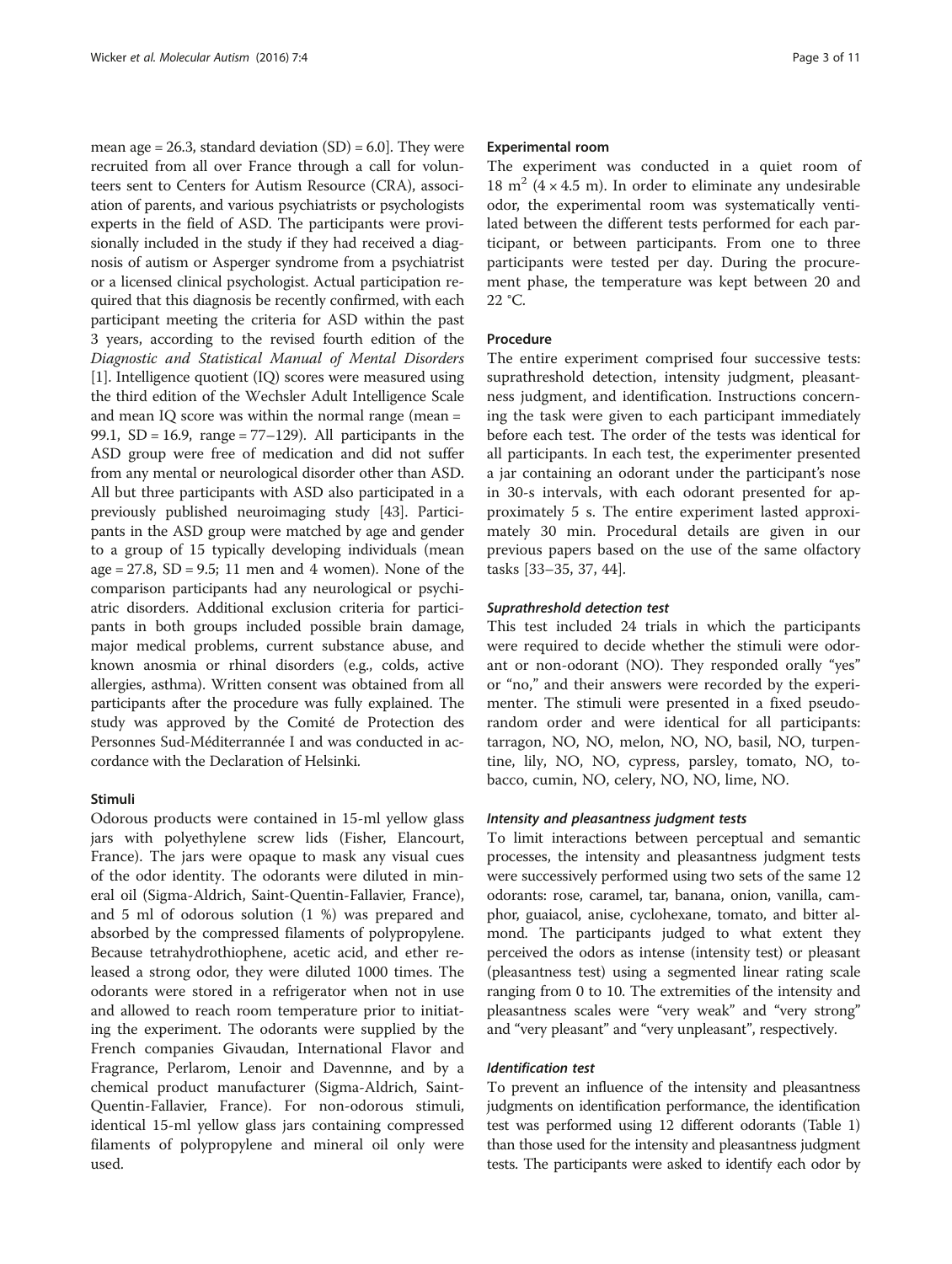<span id="page-3-0"></span>Table 1 List of odors and list of their respective close and far alternative proposals used in the identification test

| Number         | Veridical name | Chemical name  | Dilution in % | Distractor names |                |           |                |
|----------------|----------------|----------------|---------------|------------------|----------------|-----------|----------------|
|                |                |                |               |                  | $\overline{2}$ | 3         | $\overline{4}$ |
|                | Mushroom       | 1-Octen-3-ol   |               | Mold             | Camphor        | Liquorice | Lilac          |
| 2              | Lemon          | <b>Mixture</b> |               | Hyacinth         | Grapefruit     | Vanilla   | Apricot        |
| 3              | Vinegar        | Acetic acid    | 0.1           | Orange           | Mustard        | Gardenia  | Cider          |
| $\overline{4}$ | Lavender       | Mixture        |               | Incense          | Caramel        | Mothballs | Thyme          |
| 5              | Citronella     | Mixture        |               | Banana           | Lychee         | Tar       | Verbena        |
| 6              | Clove          | Eugenol        |               | Lawn             | Garlic         | Chocolate | Cinnamon       |
| 7              | Ether          | Diethyl ether  | 0.1           | Chloroform       | Lily           | Pizza     | Nail varnish   |
| 8              | Strawberry     | Mixture        |               | <b>Biscuit</b>   | Raspberry      | Petrol    | Passion fruit  |
| 9              | Gas            | <b>THT</b>     | 0.1           | Oil              | Carnation      | Cheese    | Turpentine     |
| 10             | Mint           | <b>Mixture</b> |               | Bitter almond    | Rose           | Liquorice | Anise          |
| 11             | Pine           | Mixture        |               | Eucalyptus       | Wax            | Tobacco   | Gingerbread    |
| 12             | Smoked salmon  | Mixture        |               | Prawn            | Ham            | Glue      | Jonquil        |

THT tetrahydrothiophene

choosing a name among a written list of five alternatives that included the veridical label, one name evoking a similar odor, and three names evoking more distinct odors.

# Quantitative and statistical analysis Suprathreshold detection data

Detection performance was assessed using the parameters of signal detection theory [\[40,](#page-9-0) [45\]](#page-10-0). By combining the experimental condition (odor or no odor) and the participant's behavioral response (correct or incorrect), four outcomes were scored. If the stimulus was an odor and the participant declared to have perceived an odor, a "hit" was scored. If the participant did not perceive an odor, a "miss" was scored. If the stimulus was "no odor" and was declared so by the participant, a "correct rejection" was scored. If the participant incorrectly declared to have perceived an odor, a "false alarm" (FA) was scored. From the hit and FA scores, four parameters were then calculated for each participant: the hit rate (HR), FA rate (FR), discrimination measurement  $d'_L$ , and bias response  $(C_L)$ . Corwin [\[46\]](#page-10-0) previously described these calculations in the framework of different paradigms of yes-no tasks as follows:

$$
d'_{L} = \ln \frac{HR(1-FR)}{FR(1-HR)}
$$

$$
C_{L} = 0.5 \times \ln \frac{(1-FR)(1-HR)}{(HR \times FR)}
$$

where HR represents the hit rate  $[(\text{Hit} + 0.5) / (N_1 + 1)],$ *FR* represents the FA rate  $[(FA + 0.5)/(N<sub>2</sub> + 1)]$ , and  $N<sub>1</sub>$ and  $N_2$  represent the number of trials with odor and no odor, respectively, for which the participants provided an answer. The discrimination  $(d'_L)$  score may be good or poor (positive and negative values, respectively). The

response bias  $(C<sub>L</sub>)$  scores establish three individual attitudes. The participants may be conservative (tending to respond no to an odor), neutral (responding yes or no with equal probability) or liberal (tending to respond yes), denoted by positive, neutral, or negative values of  $C_L$ , respectively [[47\]](#page-10-0). One-way analyses of variance (ANOVA) were used to compare between-group performances. The normality of the samples and the homogeneity of their variance were assessed using the Lilliefors [\[48](#page-10-0)] and Hartley [[49](#page-10-0)] tests, respectively.

#### Intensity and pleasantness data

The scores obtained for intensity and pleasantness were directly deduced from the values selected for each odor by the participants on the rating scales. Two-way ANOVAs (group x odorants) with repeated measurements on the second factor were performed to separately analyze the scores as a function of groups and odorants. The differences between pairs and groups of means were assessed using multiple orthogonal comparisons [\[50\]](#page-10-0). The normality of the samples and the homogeneity of their variance were controlled as indicated above.

#### Identification data

The odor identification scores were determined by attributing to the participant's response the value 1 when he chose the veridical label and the value 0 when he chose one of the four other alternative names (Table 1). These dichotomous data can be analyzed using the Q statistic [[51](#page-10-0)]. However, Cochran [[51](#page-10-0)] has also demonstrated that the  $F$  statistic, which is computed by analyzing the data as if the measurements were normally distributed variables, yields probability statements that are relatively close to those obtained using the Q statistic. Therefore, the data in the present study were analyzed by applying two-way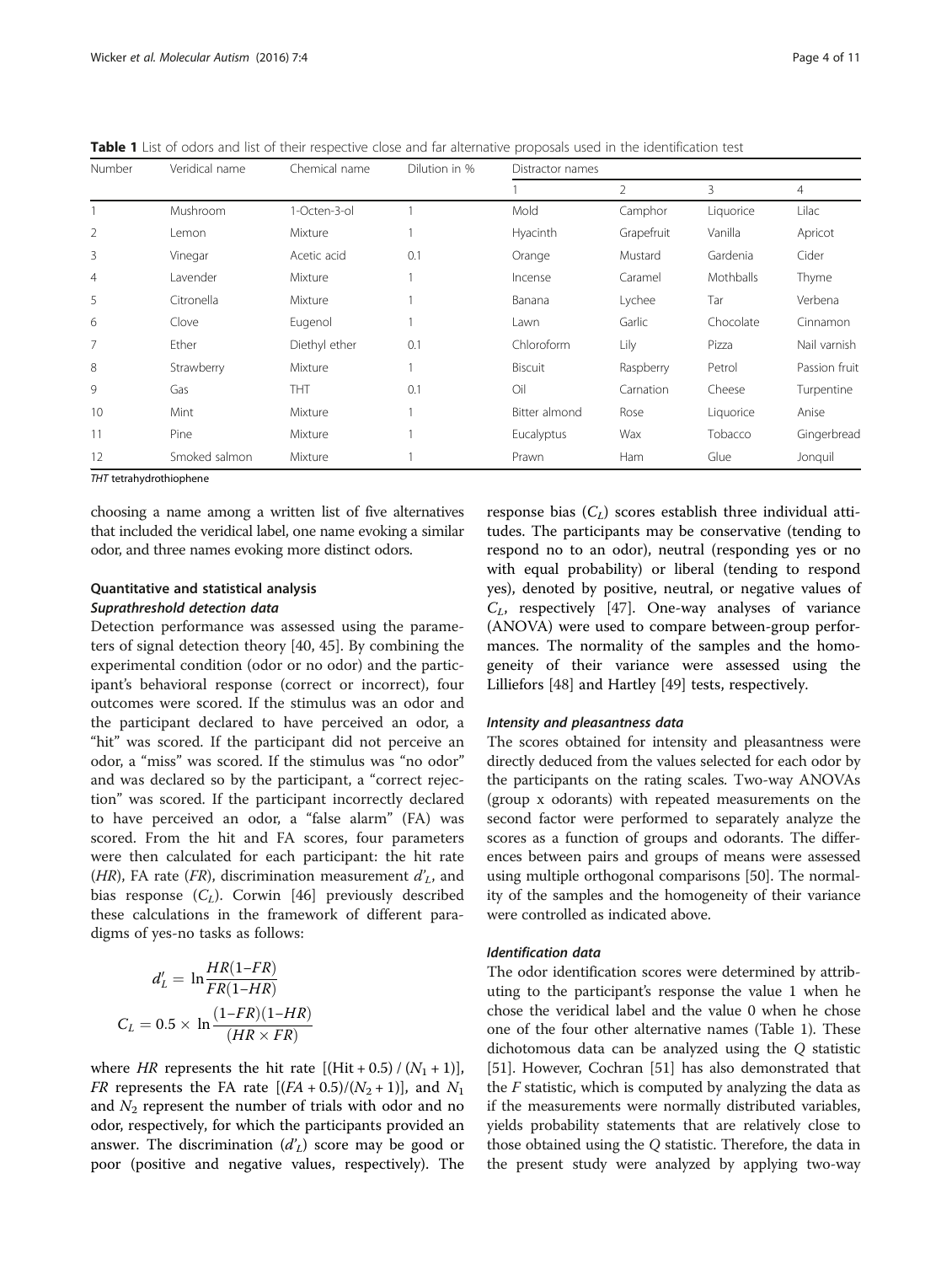ANOVA with repeated measurements, as indicated by Winer et al. [\[49\]](#page-10-0). Second, the identification scores were further analyzed to take into account the quality of the label selected by the participants. Two types of nonveridical labels have been defined [\[42](#page-9-0)]. Near misses are names of substances similar to and possibly confusable with test substances, such as moldy for mushroom, grapefruit for lemon, mustard for vinegar, raspberry for strawberry, or petrol for gas. Thus, near misses belong to the same category as the veridical label. By contrast, far misses are clearly incorrect: nail varnish for ether, jonquil for smoked salmon, or hyacinth for lemon. The veridical labels, near and far misses were arbitrarily coded 1, 0.5, and 0, respectively, for each odor and each participant. The respective sums of scores for the veridical labels, near and far misses were computed for each participant, then for all participants of each group. Non-parametric analyses were then performed to compare distributions between both groups. Non-parametrical tests such as the G test based on the chi-squared metric and tests based on ranks such as the Mann-Whitney  $U$  test [\[48\]](#page-10-0) were used.

#### Software for statistical analyses

Analyses were conducted using the Statistica 7.1 (StatSoft®, Inc, Tulsa, OK, USA) and StatView 5.01 (SAS, Institute Inc., Cary, NC, USA) Software Packages for Windows, depending on the type of analyses. Computations for data of the signal detection theory and the Lilliefors test were performed using homemade software written in Quick Basic.

### Results

## Olfactory performance

All participants provided the required ratings for all tests, except for one participant with ASD for identification scores. The arithmetic means of the scores for intensity, pleasantness, and identification were computed as a function of the participant groups (ASD vs. control) and of the odorants.

#### Suprathreshold detection test

The mean Hit and FA scores and the discrimination  $(d'_L)$  and bias  $(C_L)$  measures are presented in Fig. 1. The distributions were normal for Hit, FA,  $d'_L$  and  $C_L$  $(T_{\text{Hit}}(15) \le 0.209, T_{\text{FA}}(15) \le 0.263, T_{d'L}(15) \le 0.170$  and  $T_{CL}(15) \le 0.137$ ,  $p's < 0.01$ ) and the homogeneity of their variance was respected  $[F_{Hit}(1,14) = 1.233, F_{FA}(1,14) =$ 5.830,  $F_{dT}(1,14) = 2.599$  and  $F_{CL}(1,14) = 5.148$ ,  $p's < 0.05$ . ANOVAs revealed that the FA scores were significantly higher in the ASD group than the control group  $[F(1,$ 28 = 9.77,  $p = 0.004$ ] and that the  $d'_L$ , and  $C_L$  scores were

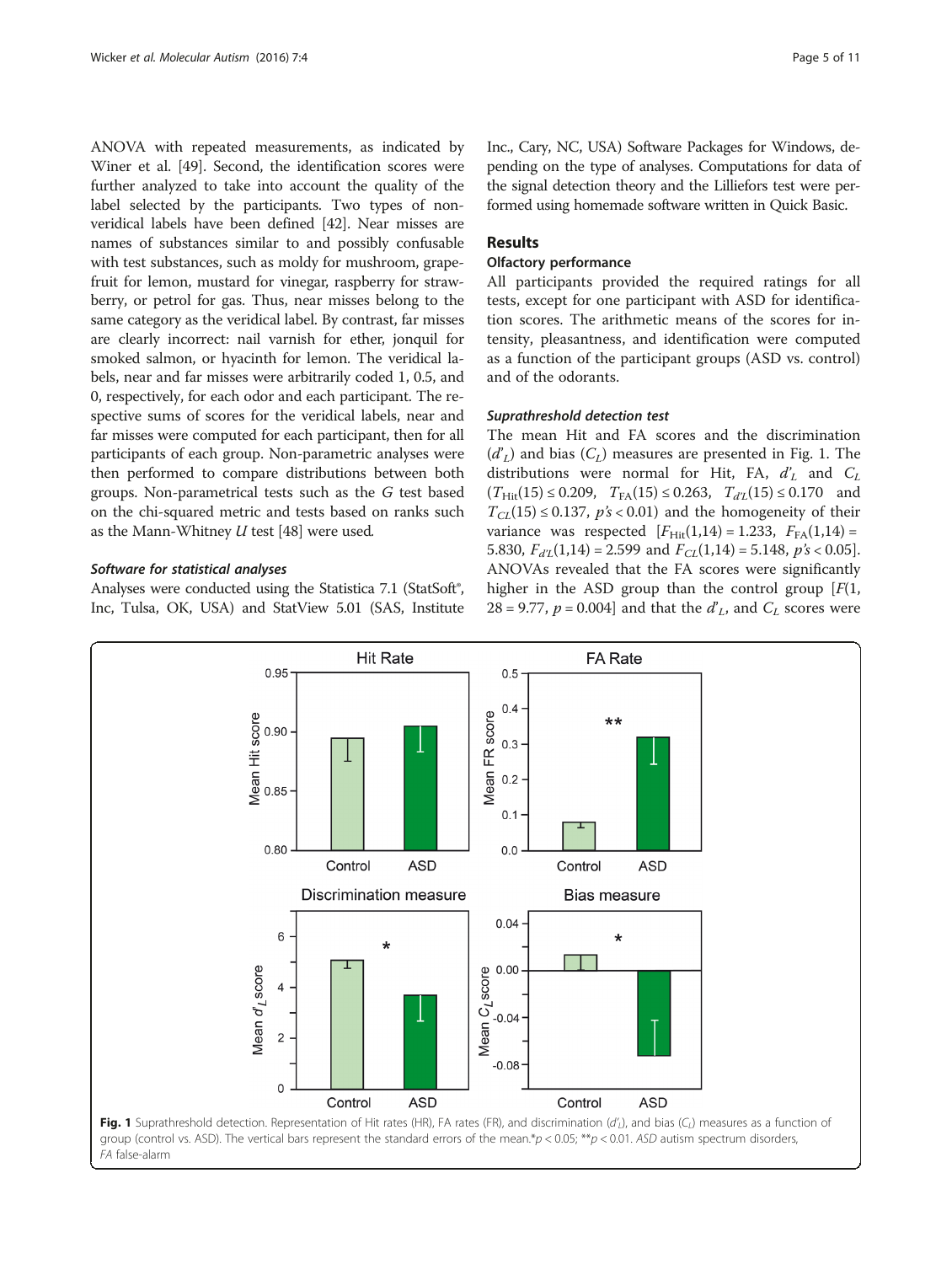significantly lower in the ASD group than the control group  $[F(1, 28) = 5.49, p = 0.027 \text{ and } F(1, 28) = 6.86, p =$ 0.014, respectively]. In other words, participants with ASD had lower discrimination scores and displayed more liberal bias than control participants. No significant difference in the Hit scores was identified  $[F(1, 28) = 0.122]$ . We also observed that the number of Hits was significantly higher than the probability of giving a random response  $(p = 0.5)$  in the control participants and participants with ASD  $[t(14) = 20.07$  and  $t(14) = 18.55$ , respectively,  $p_s <$ 0.001]. Because the bias and discrimination measures are independent [\[46](#page-10-0)], we assessed the relationship between these scores by performing linear regression analyses of the control participants and participants with ASD. We determined that the  $d'_L$  and  $C_L$  scores were positively correlated in the participants with ASD  $[r = 0.670, F(1, 13) =$ 10.56,  $p = 0.006$ ] but not in control participants ( $r = 0.153$ ) (Fig. 2). These results mean that lower discrimination scores in participants with ASD were concomitant with lower (i.e., more liberal) bias scores.

#### Intensity and pleasantness judgment tests

The distributions of samples were normal  $(T(15) \le 0.252)$ ,  $p's < 0.01$ ) and their variances were homogeneous in both groups [controls:  $F(1,14) = 3.51$ ; ASD:  $F(1,14) =$ 5.81;  $p's < 0.05$ ]. Two-way ANOVAs with repeated measurements revealed a significant effect of the group factor for intensity scores  $[F(1, 28) = 6.040, p = 0.020]$ (Fig. [3a](#page-6-0)), participants with ASD displaying higher intensity scores than control participants. No significant effect of the group factor was found for pleasantness scores  $[F(1, 28) = 2.38]$ . Significant effects of the odor factor were observed for both tasks  $[F(11, 308) = 10.88$  and  $F(11, 308) = 22.83, p_s < 0.0001$ , respectively], but no significant group x odor interactions  $[F(11, 308) = 0.76$  and  $F(11, 308) = 1.33$ , respectively] were observed.



Because the pleasantness task has a bipolar dimension [[52\]](#page-10-0), the calculation of the mean scores for the 12 odorants could suppress or reduce between-group differences. Therefore, data for pleasant and unpleasant odorants were analyzed separately. Odorants were distributed into two sets as a function of whether they were judged as being a priori pleasant (rose, caramel, banana, vanilla, anise, bitter almond) or unpleasant (tar, onion, camphor, guaiacol, cyclohexane, tomato), and from measures determined in a previous study [pleasantness = 4.36; unpleasantness = 6.65;  $t(1, 10) = 3.363$ ,  $p = 0.007$ ] [[24\]](#page-9-0). The distributions of samples were normal  $(T(15) \le$ 0.254,  $p's < 0.01$ ) and their variances were homogeneous in both groups [controls:  $F(1,14) = 5.96$ ; ASD:  $F(1,14) =$ 3.50;  $p's < 0.05$ ]. A two-way ANOVA (group x valence) revealed a significant valence effect  $[F(1, 28) = 71.48, p <$ 0.001] due to higher scores for unpleasant than pleasant odors, and a just significant group x valence interaction  $[F(1, 28) = 4.00, p = 0.055]$  due to lower scores (more neutral) for unpleasant odors in the ASD group than in control participants ( $p = 0.019$ ; Fig. [3b](#page-6-0)). When we analyzed intensity scores by distinguishing both dimensions (pleasant and unpleasant), we found a significant effect of group [F(1, 28) = 6.04, p = 0.020] and valence [F(1,  $28$  = 16.20,  $p < 0.001$ ] conditions, but not significant group x valence interaction  $[F(1, 28) = 0.65]$ . In other terms, participants with ASD found both pleasant and unpleasant odors less intense than control participants.

#### Identification test

For the identification scores, ANOVA revealed significant effects of the group  $[F(1, 27) = 12.06, p = 0.002]$  and odor  $[F(11, 297) = 2.86, p = 0.001]$  factors and no significant interaction between these two factors  $[F(11, 297) =$ 0.83]. The significant effect of the group factor demonstrates that individuals with ASD were significantly less able to identify odorants (Fig. [4a\)](#page-6-0).

By distinguishing the responses of the participants as a function of the quality of the labels, we calculated the total scores of veridical labels and near and far misses for the participants in each group (Fig. [4b\)](#page-6-0). A G test indicated that the two distributions were significantly different  $[T(1, 2) = 20.66, p < 0.0001]$ . The numbers of far and near misses were significantly higher, and the number of veridical labels was significantly lower in participants with ASD than in control participants ([tied  $Z = -2.09$ ,  $p = 0.037$ ; tied  $Z = -2.59$ ,  $p = 0.010$ ; tied  $Z = -2.87$ ,  $p =$ 0.004, respectively]).

#### **Discussion**

The present study investigated the performance of individuals with ASD in tests exploring a range of low- and high-order olfactory processes. We report three main results: (i) participants with ASD had lower suprathreshold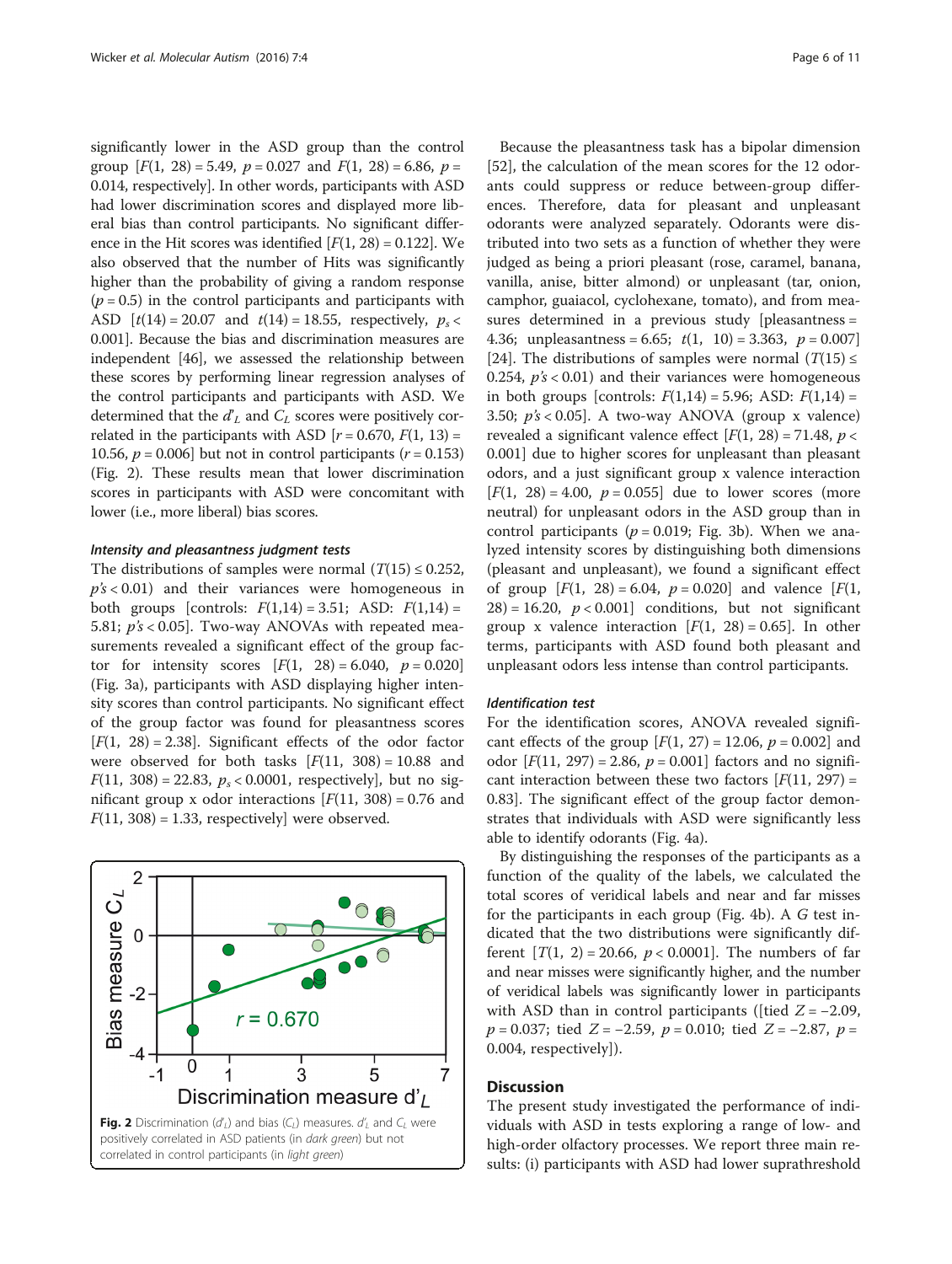<span id="page-6-0"></span>

detection scores and used a more liberal decision criterion than the control participants; (ii) participants with ASD judged odors to be more intense and perceived unpleasant odors to be less unpleasant than the control participants; and (iii) participants with ASD identified odors less well than the control participants. Interestingly, incorrect responses in the ASD group included not only far misses but also a higher number of near misses than in the control group.

#### Suprathreshold detection

Although most previous studies have suggested that olfactory sensitivity is normal in individuals with ASD [[10](#page-9-0)–[12](#page-9-0)], Ashwin et al. [\[13](#page-9-0)] recently demonstrated that olfactory sensitivity to isopropyl alcohol was enhanced in individuals with ASD using a test involving minimal cognitive task demands. Here, we did not rate olfactory sensitivity (at a sub-threshold level), but we examined odor detection abilities at a suprathreshold level for 24 stimuli, including 12 odorants and 12 non-odorants. We observed lower discrimination scores  $(d'_L)$  in the ASD group compared to the control group, indicating that the ASD participants had difficulty discriminating between the presence and absence of an odor. However,

the number of correct detections did not differ between the groups and was clearly higher than what would be expected for a random response. Thus, the low discrimination scores in participants with ASD only resulted from a high number of false alarms: when uncertain, the participants with ASD responded yes more often than no when no odor was present. Consequently, the bias measure further revealed that the participants with ASD had a criterion of more liberal decision than the control participants. The bias and discrimination measures were positively correlated in participants with ASD, that is, lower bias scores (i.e., a more liberal response) corresponded to lower discrimination scores. In other words, when uncertain, individuals with ASD reached the best discrimination performance by adopting a neutral criterion, as did control participants. Liberal bias and poor discrimination in a variety of tasks have been reported in patients with Alzheimer's, Parkinson's and Huntington's diseases [\[47](#page-10-0), [53](#page-10-0)], and in patients with temporal lobe epilepsy [[54](#page-10-0), [55\]](#page-10-0). Liberal bias and poor discrimination have also been observed in healthy participants when the difficulty of the task increases [[56](#page-10-0), [57](#page-10-0)]. Thus, a given task can be more difficult for patients to perform than for control participants, and patients consequently adopt a

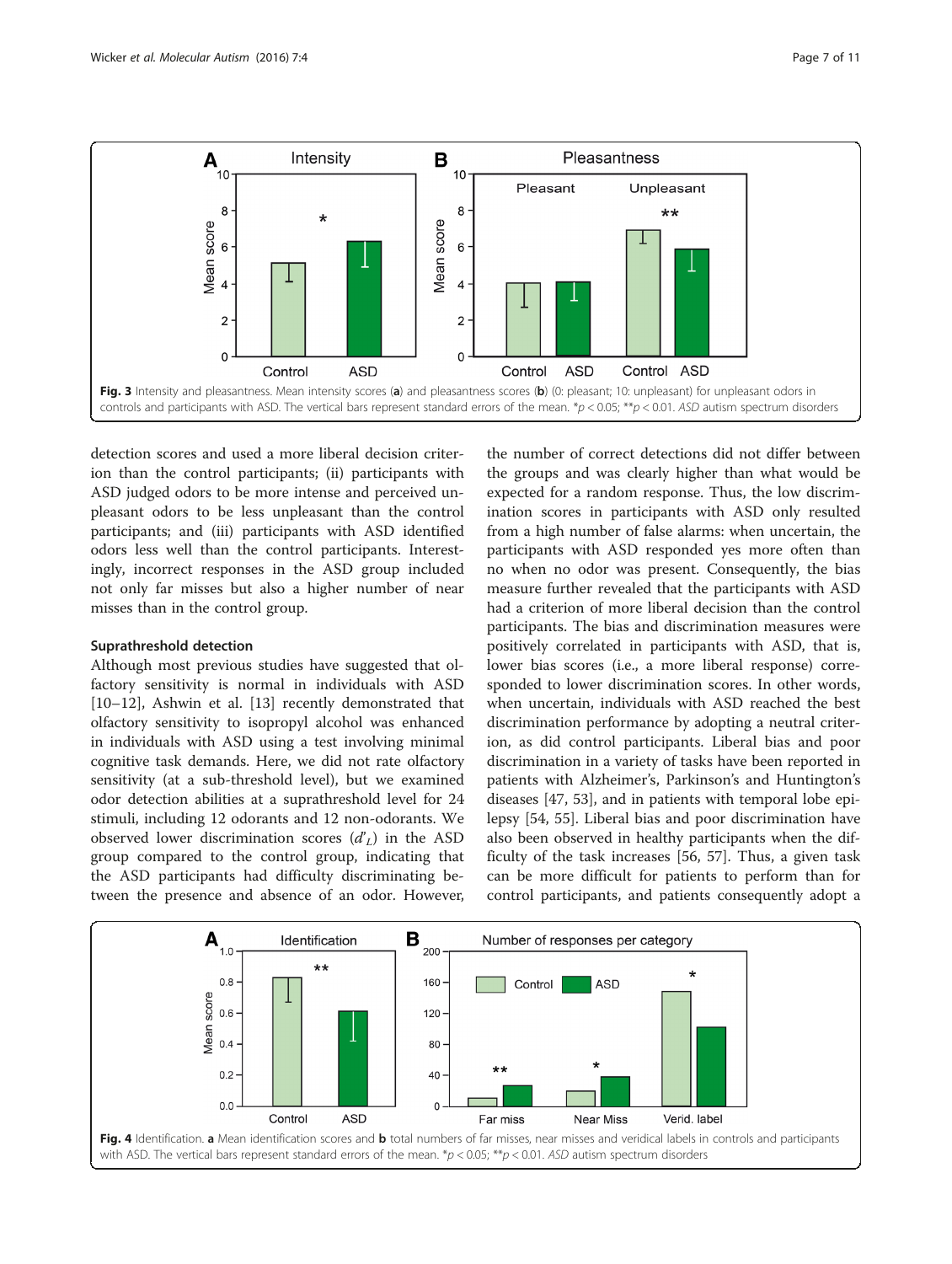more liberal attitude. The negative response bias exhibited by participants with ASD is likely the product of decisional processes, with no direct bearing upon perceptual detection or discrimination function. Compared with the control participants, the participants with ASD could be impaired in their ability to adapt their decision criterion [[53](#page-10-0), [58\]](#page-10-0). Alternatively, the higher number of false alarms may be related to an attentional deficit linked to impulsivity, as ASD is often associated with attention-deficit/ hyperactivity disorder [\[59\]](#page-10-0).

#### Intensity and pleasantness judgment

Compared with the control participants, the individuals with ASD judged odors to be more intense. This finding contrasts with that of Galle et al. [\[10\]](#page-9-0), who did not observe any group differences in average ratings of odor intensity. However, the authors tested only five participants per group, a statistically weak sample size. By contrast, our finding is consistent with previous reports of heightened sensory perceptions in individuals with ASD, regardless of the sensory modality [[2](#page-9-0)–[4,](#page-9-0) [60](#page-10-0)]. Thus, hyperresponsiveness to sensory stimuli must not be confused with hypersensitivity indicative of a decreased sensory detection threshold. This fundamental distinction is reminiscent of the hyperreactivity to odors that we observed in odor-intolerant migraine patients and that reflects a cortical hyperexcitability [\[44\]](#page-10-0), whereas most measures of olfactory detection thresholds were not reported to be decreased [\[61](#page-10-0)–[63](#page-10-0)]. In these patients, cortical hyperexcitability was evidenced with higher amplitudes of visual and somatosensory evoked potentials [\[64](#page-10-0)–[66](#page-10-0)] as well as on findings from magnetic resonance spectroscopy and magneto-encephalography [[67](#page-10-0), [68\]](#page-10-0). Similar distinctions were noted for other sensory modalities. For example, hyperacusis to auditory stimuli in ASD is observed in the absence of peripheral auditory abnormalities [[69](#page-10-0)], which suggests difficulties in higher level processing [[70](#page-10-0)]. Blakemore et al. [\[71](#page-10-0)] also demonstrated that people with Asperger syndrome are "hypersensitive" to touch at a suprathreshold level (200 Hz), but not at the threshold level (30 Hz). Thus, "hypersensitivity", which we call hyperresponsiveness, has been observed for different perceptual stimuli and explained for example by enhanced processing of detailed stimuli [\[72\]](#page-10-0) or impairment in topdown modulation of incoming stimuli [\[73\]](#page-10-0). In the present study, hyperresponsiveness could explain the higher intensity rating scores in the ASD group, whereas most previous studies have otherwise indicated normal or reduced olfactory sensitivity [[9](#page-9-0)–[12\]](#page-9-0). At the brain level, animal studies have demonstrated that odor intensity coding initially occurs not only at the level of the olfactory epithelium but also at the level of the olfactory bulbs [\[74\]](#page-10-0) and piriform cortex [\[75\]](#page-10-0). In humans, intensity ratings have been reported to be correlated with activation signals in

the medial olfactory areas, including the piriform cortex [[76](#page-10-0)], and to implicate a lateral portion of the inferior frontal gyrus that is associated with semantic processing and is involved in pleasantness and familiarity judgment tasks [\[26\]](#page-9-0). The congenital dysgenesis of the olfactory bulbs [[77](#page-10-0)] or dystrophic serotonin axons in the piriform cortex [[78](#page-10-0)] reported in ASD could thus explain the altered judgment of odor intensity in the present study. However, hyperreactivity seems to be more consistent with a dysfunction of the frontal areas involved in higher level processing. Whether hyperreactivity or cortical hyperexcitability can explain the results of the present study could be tested by comparing odor intensity ratings as a function of hyperreactivity measures in participants with ASD.

On average, the participants with ASD judged pleasant odors in a manner similar to the control participants, but they evaluated unpleasant odors to be less unpleasant (i.e., more neutral). These results correspond with the recent observations of Legisa et al. [[5\]](#page-9-0) regarding children with high-functioning autism. Galle et al. [[10](#page-9-0)] did not observe any group differences in the average ratings of odor pleasantness, but as noted above, they tested only five participants per group and did not perform separate analyses of a priori pleasant and unpleasant odorants. Testing 16 pleasant and unpleasant odorants, Hrdlicka et al. [[39\]](#page-9-0) observed that the participants with ASD rated two pleasant odors as less pleasant. Overall, previous results and our own results suggest that unpleasant odors have a reduced emotional impact in participants with ASD compared to typically developing participants.

Because the participants with ASD in the present study considered odors more intense compared with the control participants and because intensity and unpleasantness scores are typically correlated [[24,](#page-9-0) [79](#page-10-0)], participants with ASD might be expected to judge unpleasant odors as more unpleasant compared to the judgments of control participants. What explains our somewhat counterintuitive results? We have previously suggested that the amygdala codes emotional intensity [[27\]](#page-9-0), i.e., the overall emotional value of an odorant stimulus, as elegantly demonstrated by Winston et al. [[80\]](#page-10-0), because it does not code intensity or valence per se but a combination that is observed for emotionally salient (pleasant and unpleasant) odors but not neutral odors. Thus, the impaired amygdala function in individuals with ASD reported in previous studies [[43,](#page-9-0) [81, 82\]](#page-10-0) may explain the abnormal evaluation of unpleasant odors in the present study. In addition, these data may explain why the abnormal evaluation of unpleasant odors in the current study was not paralleled by a reduction of intensity scores. In other words, hyperresponsiveness (hyperreactivity) to stimuli is not incompatible with a flattened emotional reaction.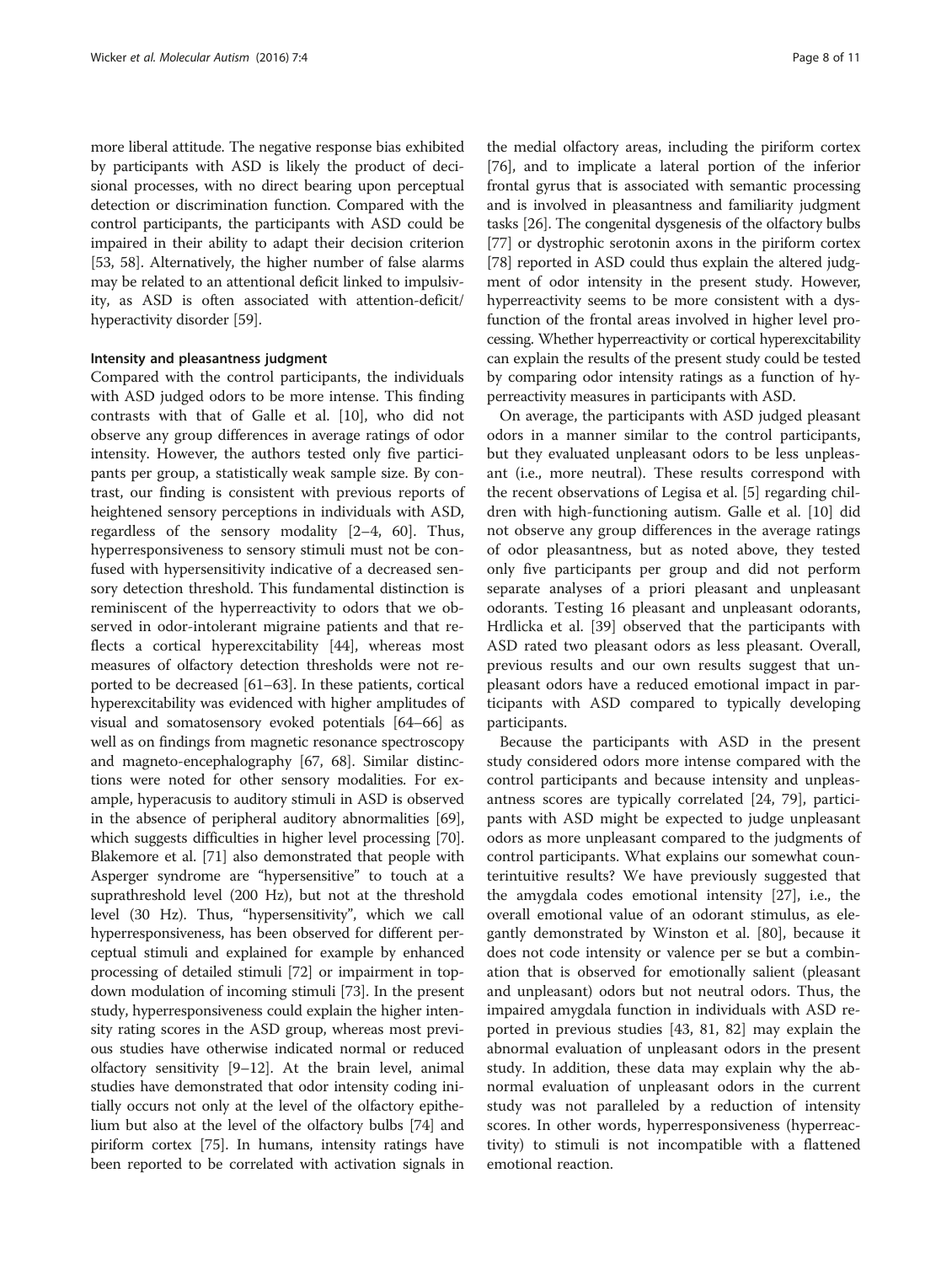Because the OFC and the striatum have been implicated in olfactory emotional processes [[27,](#page-9-0) [76](#page-10-0), [83](#page-10-0)–[85](#page-10-0)], particularly when odorants are not highly aversive [\[86](#page-10-0)], and during the conscious assessment of the emotional quality of odors [[27,](#page-9-0) [84\]](#page-10-0), a dysfunction of the frontostriatal circuitry in ASD [[87](#page-10-0)–[89\]](#page-10-0) could further explain the lower scores in the pleasantness judgment task.

#### Identification

We further observed impaired olfactory identification performances in adults with ASD, a result that is consistent with most previous studies [[10, 11, 16](#page-9-0), [17\]](#page-9-0). Two studies have reported normal olfactory identification in children with ASD [\[9](#page-9-0), [90](#page-10-0)], but the discrepancies between studies can be explained by the limited odor identification abilities of the youngest children, which prevents the recognition of deficits until participants are older. An atypical ability to identify odors has been recently suggested to result from a reduced facility to use verbal labels and has been associated with autism rather than Asperger syndrome [[10, 17\]](#page-9-0). However, identification performances are also reduced in Asperger syndrome participants [[11](#page-9-0)], suggesting that this decrease in performance may not be related to the altered role that language plays in the cognitive development of individuals with ASD.

Because categorical processing represents a level of semantic analysis [\[91](#page-10-0)], we distinguished near and far misses from incorrect identifications and observed a higher number of near and far misses in the individuals with ASD than in the control participants. This disparity between the two groups is interesting because it differs from the disparity observed between elderly and young persons [\[92\]](#page-10-0) and between sighted and blind persons [[93\]](#page-10-0), among whom only the number of far misses differed. We suggest that the lower identification performance in individuals with ASD is not due to or only to a perceptual or semantic deficit but could also be related to an attentional deficit.

#### Limitations of the study

The present study presents several limitations that deserve to be indicated. First, the number of participants in each group was relatively small. Although these numbers are in line with most previous works related to the study of olfactory dysfunction, the present results would deserve to be confirmed by using larger groups of participants. Second, while diagnosis of all ASD patients were given by expert clinicians and thus casts no doubt on their quality, separate measures using the ADOS or ADI-R tools may have been useful to explore the potential effects of symptom severity. Third, our result of higher intensity judgments in ASD interpreted as indicative of a hyperresponsiveness, but not hypersensitivity, should be confirmed by including in a single study odor detection tests at the threshold level and intensity judgment (but also pleasantness) tests at a suprathreshold level. In addition, the high number of false alarms observed here in participants with ASD during the suprathreshold detection test should also prompt to take into account the detection signal theory in such odor sensitivity tests. Fourth, the use of a small number of participants did not allow us to distinguish participants with high-functioning autism and those with Asperger syndrome. Although identification performances have been already investigated in both populations [[10](#page-9-0), [11](#page-9-0)], it is not the case of the odor suprathreshold detection test and intensity and pleasantness judgment tests. Fifth, although verbal IQ was within normal range for all participants with ASD, it remains possible that lingual ability has affected performance in the identification task, a point that deserves to be tested. Finally, our control population was not characterized in terms of IQ and was not checked with clinical tests of autistic traits identification. As a consequence, we cannot rule out that some of control participants presented characteristic traits of ASD.

#### Conclusions

The present results indicate decreased suprathreshold detection performance in participants with ASD due to poor discrimination and adoption of a liberal decision criterion for their responses. This reduced discrimination performance was concomitant with increased intensity judgment scores for all odors and reduced pleasantness judgment scores for unpleasant odors. Odor identification performance was also impaired in participants with ASD, with an increase in non-veridical labels, including a higher number of far and near misses, compared with control participants. Impaired intensity and pleasantness evaluations were explained by hyperresponsiveness and reduced emotional reaction, respectively, to odors in the participants with ASD. The low identification scores in the participants with ASD were explained not only by far misses but also by a high number of near misses. This result suggests that categorical processing is preserved in ASD and that the near misses could be due to an attentional deficit. While impairments in discrimination and identification could be both related to a domain general attentional deficit not specific to olfaction, differences in intensity and pleasantness ratings could be linked to abnormal functioning of brain areas known to be involved in ASD and in olfaction, such as the amygdala. In brief, by using different olfactory tests, we were able to show dysfunction of different levels of process that were not inevitably specifically olfactory, but that involve several brain regions exhibiting anatomical and functional abnormalities in ASD [\[94\]](#page-10-0).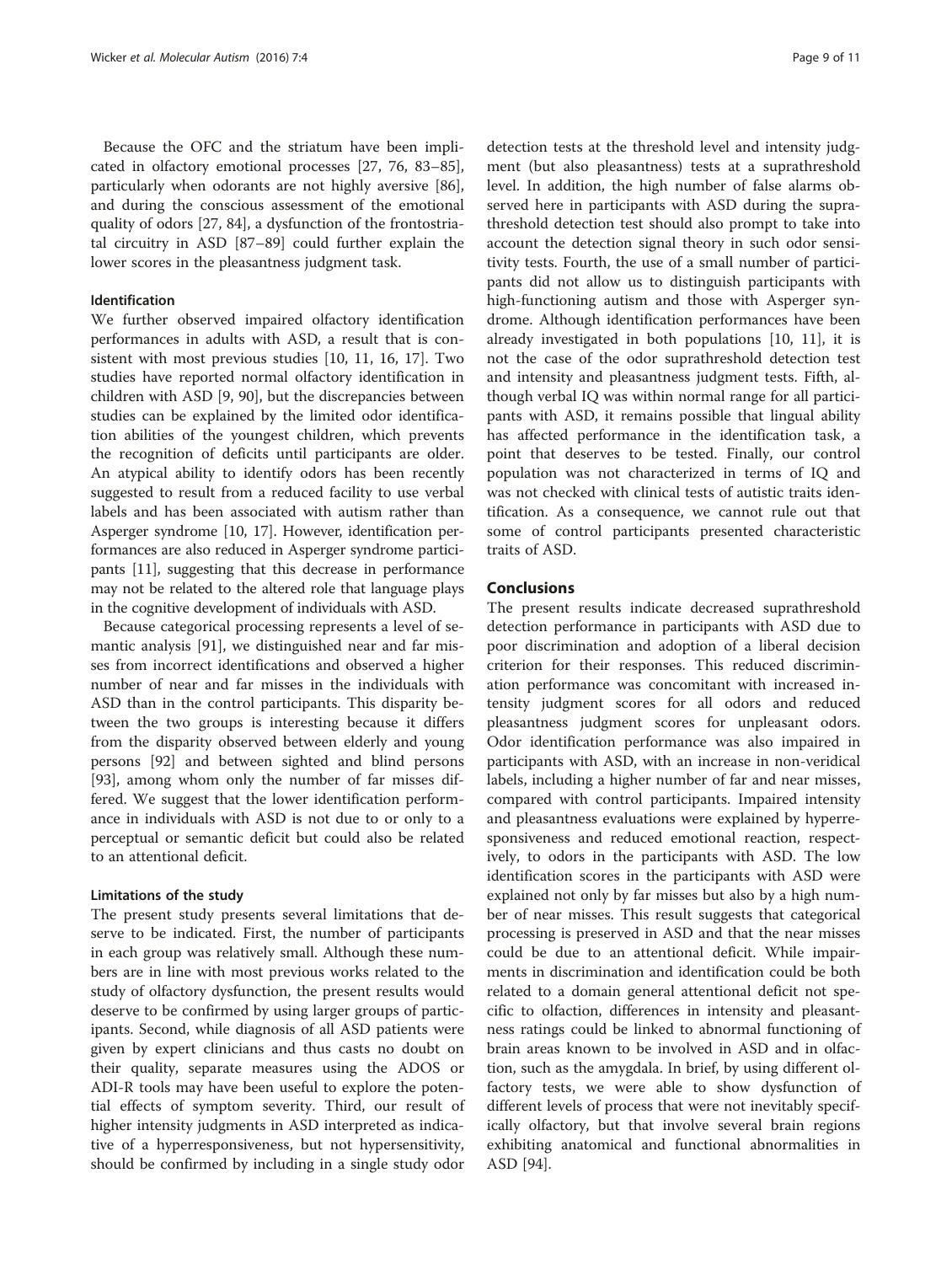#### <span id="page-9-0"></span>Abbreviations

ASD: autism spectrum disorders; NO: non-odorant; OFC: orbitofrontal cortex; THT: tetrahydrothiophene.

#### Competing interests

The authors declare that they have no competing interests.

#### Authors' contributions

BW and JPR designed the study and drafted the manuscript. BW collected the data, and EM assisted with the data collection and scoring of behavioral measures. JPR designed and prepared the olfactory tests and conducted the statistical analyses. All authors read and approved the final manuscript.

#### Acknowledgements

We would like to thank all individuals with ASD who volunteered to participate in the study. This work was partially supported by the Centre National de la Recherche Scientifique (CNRS) and the LABEX Cortex (NR-11- LABX-0042) of Université de Lyon within the "Investissements d'Avenir" (ANR-11-IDEX-0007) program operated by the French National Research Agency (ANR).

#### Author details

<sup>1</sup>Institut de Neurosciences de la Timone. CNRS & Université Aix-Marseille, Campus Santé Timone 27, Boulevard Jean Moulin, 13385 Marseille cedex 05, France. <sup>2</sup>Integrative, Multisensory, Perception, Action and Cognition Team, Lyon F-69000, France. <sup>3</sup>INSERM U1028, CNRS UMR5292, Lyon Neuroscience Research Center, Olfaction : From Coding to Memory Team, Lyon F-69000, France. <sup>4</sup>University Lyon 1, Lyon F-69000, France. <sup>5</sup>Institut de Médecine Environnementale, Paris, France.

# Received: 26 June 2015 Accepted: 12 January 2016<br>Published online: 19 January 2016

#### References

- 1. APA. Diagnostic and statistical manual of mental disorders, fourth edition, text revision. Washington DC: American Psychiatric Association; 2000.
- 2. Grandin T. Thinking in Pïctures: And Other Reports from my Life with Autism. New York: Vintage Books; 1995.
- 3. Williams D. Nobody nowhere: the remarkable autobiography of an autistic girl. London: Jessica Kingsley Publishers; 1994.
- 4. Rogers SJ, Hepburn S, Wehner E. Parent reports of sensory symptoms in toddlers with autism and those with other developmental disorders. J Autism Dev Disord. 2003;33:631–42.
- 5. Legisa J, Messinger DS, Kermol E, Marlier L. Emotional responses to odors in children with high-functioning autism: autonomic arousal, facial behavior and self-report. J Autism Dev Disord. 2013;43:869–79. doi:[10.1007/s10803-](http://dx.doi.org/10.1007/s10803-012-1629-2) [012-1629-2](http://dx.doi.org/10.1007/s10803-012-1629-2).
- 6. Dunn W. The sensations of everyday life: empirical, theoretical, and pragmatic considerations. Am J Occup Ther. 2001;55:608–20.
- 7. Kientz MA, Dunn W. A comparison of the performance of children with and without autism on the sensory profile. Am J Occup Ther. 1997;51:530–7.
- 8. Jones RSP, Quigney C, Huws JC. First-hand accounts of sensory perceptual experiences in autism: a qualitative analysis. J Intellect Dev Disabil. 2003;28:112–21.
- 9. Dudova I, Vodicka J, Havlovicova M, Sedlacek Z, Urbanek T, Hrdlicka M. Odor detection threshold, but not odor identification, is impaired in children with autism. Eur Child Adolesc Psychiatry. 2011;20:333–40. doi[:10.1007/s00787-](http://dx.doi.org/10.1007/s00787-011-0177-1) [011-0177-1](http://dx.doi.org/10.1007/s00787-011-0177-1).
- 10. Galle SA, Courchesne V, Mottron L, Frasnelli J. Olfaction in the autism spectrum. Perception. 2013;42:341–55.
- 11. Suzuki Y, Critchley HD, Rowe A, Howlin P, Murphy DG. Impaired olfactory identification in Asperger's syndrome. J Neuropsychiatry Clin Neurosci. 2003;15:105–7.
- 12. Tavassoli T, Baron-Cohen S. Olfactory detection thresholds and adaptation in adults with autism spectrum condition. J Autism Dev Disord. 2012;42: 905–9. doi:[10.1007/s10803-011-1321-y.](http://dx.doi.org/10.1007/s10803-011-1321-y)
- 13. Ashwin C, Chapman E, Howells J, Rhydderch D, Walker I, Baron-Cohen S. Enhanced olfactory sensitivity in autism spectrum conditions. Mol Autism. 2014;5:53. doi:[10.1186/2040-2392-5-53](http://dx.doi.org/10.1186/2040-2392-5-53).
- 14. Ghorbanian SN, Paradise JL, Doty RL. Odor perception in children in relation to nasal obstruction. Pediatrics. 1983;72:510–8.
- 15. Schecklmann M, Schwenck C, Taurines R, Freitag C, Warnke A, Gerlach M, et al. A systematic review on olfaction in child and adolescent psychiatric disorders. J Neural Transm. 2013;120:121–30. doi[:10.1007/s00702-012-0855-2.](http://dx.doi.org/10.1007/s00702-012-0855-2)
- 16. Bennetto L, Kuschner ES, Hyman SL. Olfaction and taste processing in autism. Biol Psychiatry. 2007;62:1015–21. doi[:10.1016/j.biopsych.2007.04.019](http://dx.doi.org/10.1016/j.biopsych.2007.04.019).
- 17. May T, Brewer WJ, Rinehart NJ, Enticott PG, Brereton AV, Tonge BJ. Differential olfactory identification in children with autism and Asperger's disorder: a comparative and longitudinal study. J Autism Dev Disord. 2011; 41:837–47. doi:[10.1007/s10803-010-1101-0](http://dx.doi.org/10.1007/s10803-010-1101-0).
- 18. Spinella M. A relationship between smell identification and empathy. Int J Neurosci. 2002;112:605–12.
- 19. Frith U, Happe F. Autism: beyond "theory of mind". Cognition. 1994;50:115–32.
- 20. Mazza M, Pino MC, Mariano M, Tempesta D, Ferrara M, De Berardis D, et al. Affective and cognitive empathy in adolescents with autism spectrum disorder. Front Hum Neurosci. 2014;8:791. doi:[10.3389/fnhum.2014.00791.](http://dx.doi.org/10.3389/fnhum.2014.00791)
- 21. Doty RL. Olfactory System. In: Getchell TV, Doty RL, Bartoshuk LM, Snow JB, editors. Smell and taste in health and disease. New York: Raven Press; 1991. p. 175–203.
- 22. Assumpção FB, Adamo S. Reconhecimento olfactivo nos transtornos invasivos do desenvolvimento. Arq Neuropsiq. 2007;65:1200–5.
- 23. Craik FIM, Tulving E. Depth of processing and the retention of words in episodic memory. J Exp Psychol Gen. 1975;104:268–94.
- 24. Royet JP, Koenig O, Gregoire MC, Cinotti L, Lavenne F, Le Bars D, et al. Functional anatomy of perceptual and semantic processing for odors. J Cogn Neurosci. 1999;11:94–109.
- 25. Royet JP, Plailly J. Lateralization of olfactory processes. Chem Senses. 2004; 29:731–45. doi:[10.1093/chemse/bjh067.](http://dx.doi.org/10.1093/chemse/bjh067)
- 26. Royet JP, Hudry J, Zald DH, Godinot D, Gregoire MC, Lavenne F, et al. Functional neuroanatomy of different olfactory judgments. Neuroimage. 2001;13:506–19.
- 27. Royet JP, Plailly J, Delon-Martin C, Kareken DA, Segebarth C. fMRI of emotional responses to odors: influence of hedonic valence and judgment, handedness, and gender. Neuroimage. 2003;20:713–28.
- 28. Savic I, Gulyas B, Larsson M, Roland P. Olfactory functions are mediated by parallel and hierarchical processing. Neuron. 2000;26:735–45.
- 29. Herz RS, Engen T. Odor memory: review and analysis. Psychon Bull Rev. 1996;3:300–13. doi[:10.3758/BF03210754.](http://dx.doi.org/10.3758/BF03210754)
- 30. Engen T. The perception of odors. New York: Academic Press; 1982.
- 31. Rolls ET. The emotional systems. In: JK M, G P, editor. The human nervous system. Amsterdam: Academic Press; 2012. p. 1315–37.
- 32. Glass ST, Lingg E, Heuberger E. Do ambient urban odors evoke basic emotions? Front Psychol. 2014;5:340. doi:[10.3389/fpsyg.2014.00340](http://dx.doi.org/10.3389/fpsyg.2014.00340).
- 33. Hudry J, Ryvlin P, Saive AL, Ravel N, Plailly J, Royet JP. Lateralization of olfactory processing: differential impact of right and left temporal lobe epilepsies. Epilepsy Behav. 2014;37:184–90. doi[:10.1016/j.yebeh.2014.06.034](http://dx.doi.org/10.1016/j.yebeh.2014.06.034).
- 34. Hudry J, Saoud M, D'Amato T, Dalery J, Royet JP. Ratings of different olfactory judgements in schizophrenia. Chem Senses. 2002;27:407–16.
- 35. Hudry J, Thobois S, Broussolle E, Adeleine P, Royet JP. Evidence for deficiencies in perceptual and semantic olfactory processes in Parkinson's disease. Chem Senses. 2003;28:537–43.
- 36. Plailly J, d'Amato T, Saoud M, Royet JP. Left temporo-limbic and orbital dysfunction in schizophrenia during odor familiarity and hedonicity judgments. Neuroimage. 2006;29:302–13. doi[:10.1016/j.neuroimage.2005.06.056.](http://dx.doi.org/10.1016/j.neuroimage.2005.06.056)
- 37. Royet JP, Croisile B, Williamson-Vasta R, Hibert O, Serclerat D, Guerin J. Rating of different olfactory judgements in Alzheimer's disease. Chem Senses. 2001;26:409–17.
- 38. Weiss JA, Thomson K, Chan L. A systematic literature review of emotion regulation measurement in individuals with autism spectrum disorder. Autism Res. 2014;7:629–48. doi[:10.1002/aur.1426](http://dx.doi.org/10.1002/aur.1426).
- 39. Hrdlicka M, Vodicka J, Havlovicova M, Urbanek T, Blatny M, Dudova I. Brief report: significant differences in perceived odor pleasantness found in children with ASD. J Autism Dev Disord. 2011;41:524–7. doi:[10.1007/s10803-010-1084-x](http://dx.doi.org/10.1007/s10803-010-1084-x).
- 40. Lockhart RS, Murdock BB. Memory and the theory of signal detection. Psychol Bull. 1970;74:100–9. doi:[10.1037/h0029536](http://dx.doi.org/10.1037/h0029536).
- 41. Goldstein G, Johnson CR, Minshew NJ. Attentional processes in autism. J Autism Dev Disord. 2001;31:433–40.
- 42. Cain WS. To know with the nose: keys to odor identification. Science. 1979; 203:467–70.
- 43. Grezes J, Wicker B, Berthoz S, de Gelder B. A failure to grasp the affective meaning of actions in autism spectrum disorder subjects. Neuropsychologia. 2009;47:1816–25. doi[:10.1016/j.neuropsychologia.2009.02.021.](http://dx.doi.org/10.1016/j.neuropsychologia.2009.02.021)